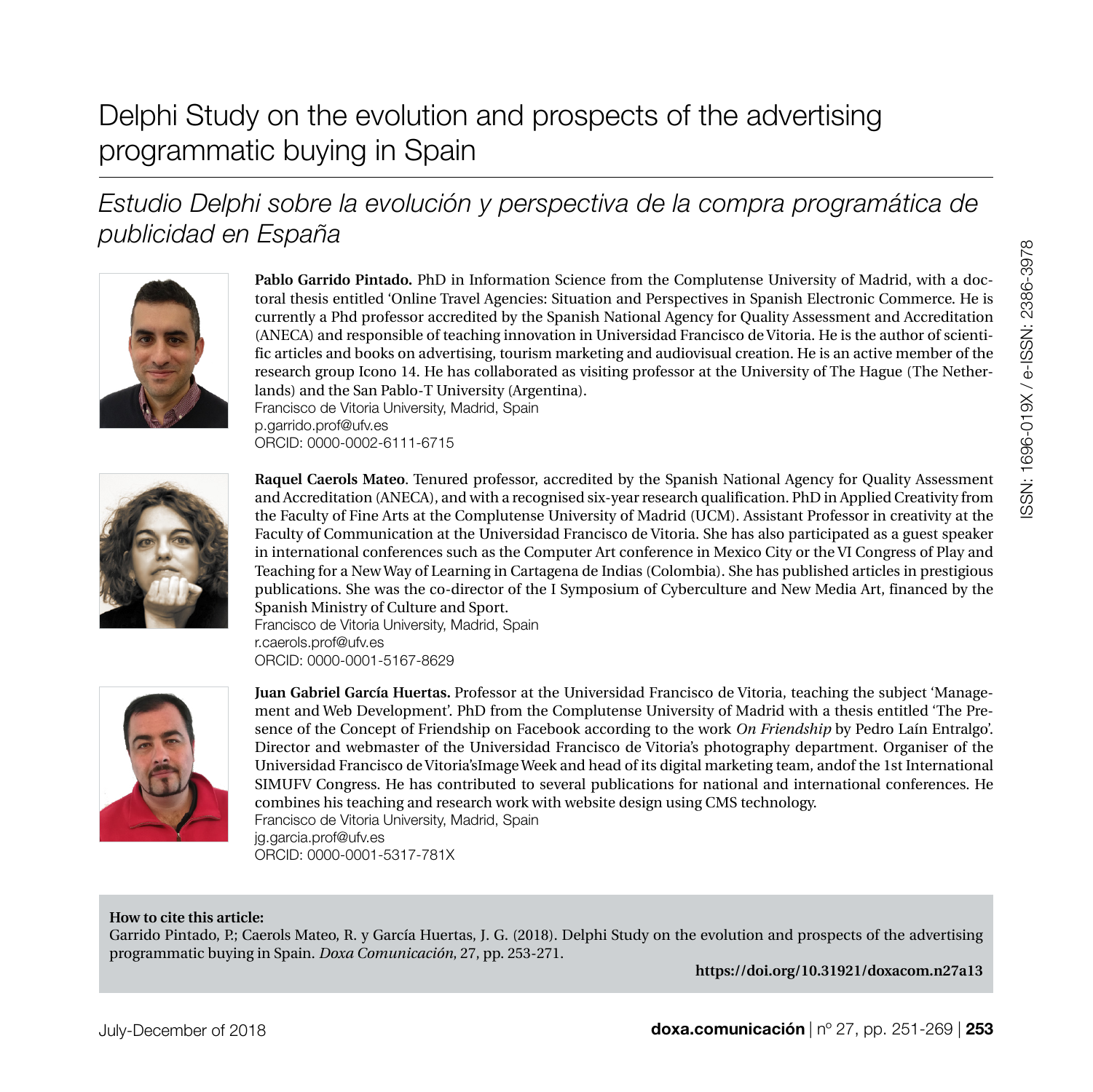Received: 30/10/2018 - Accepted: 03/12/2018 *Recibido: 30/10/2018 - Aceptado: 03/12/2018*

#### **Abstract:**

This article evaluates the phenomenon of programmatic advertising in Spain. Programmatic advertising automates the media planning process, and improves efficiency and effectiveness for the purchase and sale of advertising space. The main objectives of the study are: to establish consensus regarding a definition of programmatic purchase; to understand the new professional roles required as a result of this boom in technology, and to ascertain how the sector will develop in the future. The research technique used was the Delphi method. The research results relate to the current situation, evolution and perspectives of the phenomenon, with special emphasis on lack of specific training, lack of transparency and distrust in the inventory as the main obstacles that limit the development of this technology in our country.

#### **Keywords:**

Digital advertising, programmatic advertising, data analysis, professional profiles, media planning.

#### *Resumen:*

*En el presente artículo se aborda el fenómeno de la publicidad programática en España. Un sistema que automatiza el proceso de planificación de medios y mejora la eficacia y eficiencia en la compraventa de espacios publicitarios. Los objetivos principales son: establecer una definición consensuada de compra programática, conocer los nuevos roles profesionales que se demandan con el auge de esta tecnología y plantear una prospectiva sobre el futuro del sector. La técnica de investigación utilizada fue el método Delphi. Los resultados de la investigación hacen referencia a la situación, evolución y perspectivas del fenómeno, haciendo especial hincapié en falta de formación específica, falta de transparencia y desconfianza en el inventario como los principales frenos que limitan el desarrollo de esta tecnología en nuestro país.*

#### *Palabras clave:*

*Publicidad digital, publicidad programática, análisis de datos, perfiles profesionales, planificación de medios*

## **1. Introduction**

The emergence of new technologies has produced a notable change in the productive fabric affecting most professional and scientific fields. In advertising, the first effects wereseen with the rise of digitisation. The availability of desktop publishing software caused the progressive elimination of jobs related, in the main, to graphic and audio-visual production. Years later, the gradual implementation of networks led to changing roles within the profession, and also the redefinition of the advertising system itself. Thus, for Beatriz Corredor (2011: 99):

*The explosion of digital networks is not simply shaking up the media landscape and the search for new business models but is also a driving force that affects the entire value chain, an aspect which has a direct impact on advertising, both in its role as a funder of old and media, and on the very nature of advertising.*

Going deeper into this phenomenon, José Luis León, cited by Fajula and Roca (2000), states that the Internet not only plunged the concept of advertising into crisis, but proposed 'a fundamentally hybrid advertising, like the very media which it embraced'.

We find ourselves, therefore, in a context in which advertising is mutating. The model of persuasive messages addressed to large crowds is moving towards increasingly fragmented audiences. Information, entertainment and advertising are being combined, and advertisers send messages in a digital landscape overcrowded with brands, services and products. Now the ability to attract consumers is based not solely on content, but also on communication and the relationships created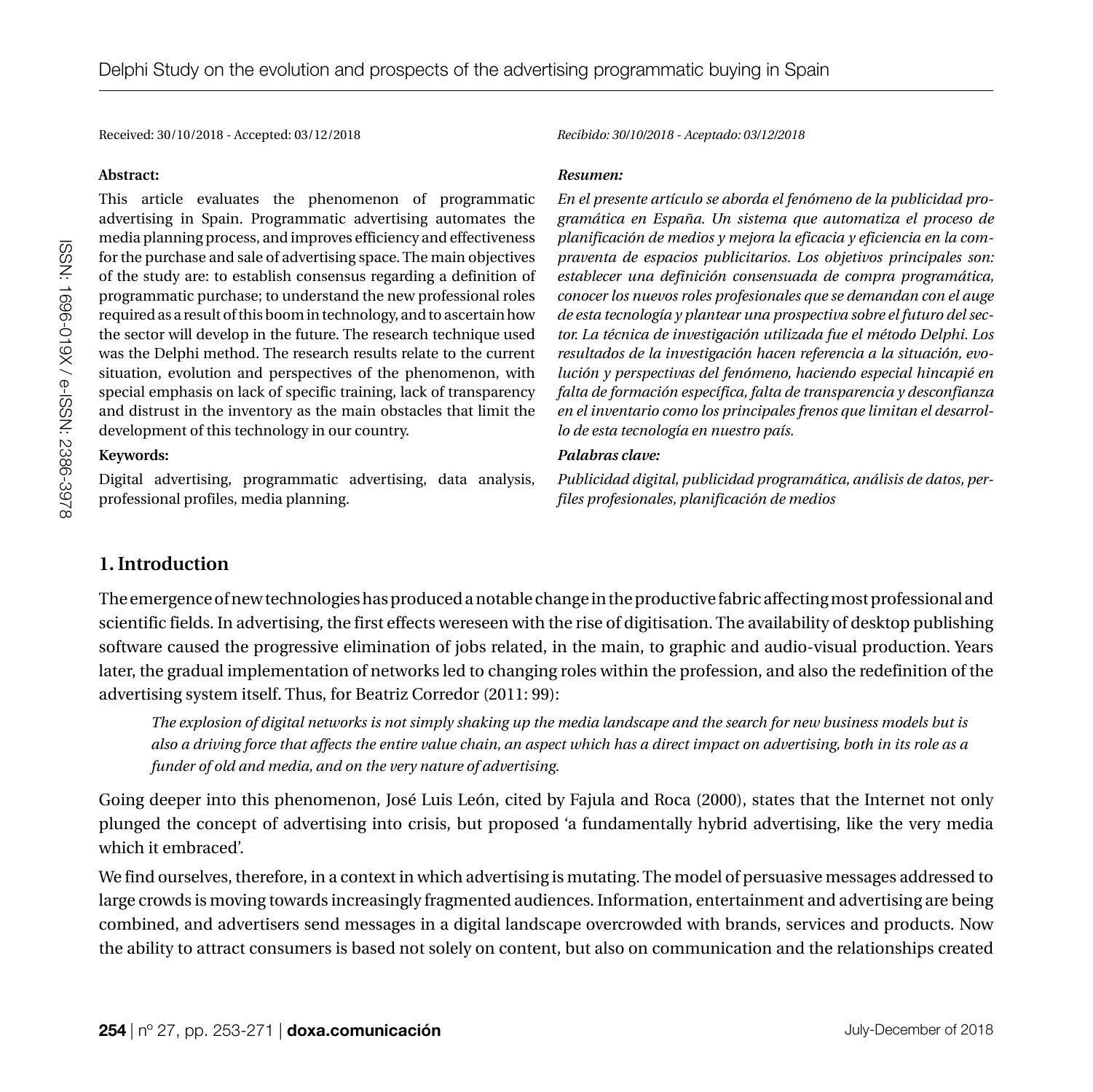between users and brands. This created the breeding ground for the emergence of programmatic advertising, which arose as a consequence of the automation of buying/selling spaces using modern technology.

These circumstances compel advertising agencies and the media 'to have professionals with the skills to create, transform and distribute information in different media, both traditional and digital' (Álvarez-Flores, et al., 2017: 137). This increases the demand for professionals capable of working collaboratively and remotely, managing different social platforms, and also interpreting and managing large volumes of data.

The present work is based on the following hypothesis: 'Programmatic buying entails a change in the roles and functions of the media agency. Its development will lead to the reconfigurationof the landscape of the sector, permitting the entry ofnew agents, and encouraging the emergence of new professional job profiles and the disappearance of others'.

Based on this premise, and in order to understand the programmatic advertising sector and its expansion in the future, we will study the evolution of display advertising from its beginnings, and conclude by describing the scope of automatic purchase of media and audiences. This phenomenon changes the parameters of the advertising ecosystem by modifying in particular the role and function of the digital media planner.

After presenting the current state of play, we will apply the appropriate research methodology to achieve the following objectives:

- Present a terminological consensus on the concept of programmatic advertising.
- Understand the new professional roles that are emerging with the rise of the automated purchase of advertising space.
- Study the coexistence of the digital media planner with the new professional roles that are required.
- Present an assessmentof the future of the sector.

## *1.1. Evolution of display advertising*

On October 27 1994, the history of advertising changed forever. *Hotwired*, the online version of *Wired* magazine, published the first banner, a small graphic in which an enigmatic text appeared: 'Have you ever clicked your mouse right here?' (Sánchez & De Frutos, 2007: 160). The piece – which advertised AT&T technology – was new and intriguing, and enticed 44% of those who saw it to click on it (King, 2012: 122). *Hotwired*, which had no idea of the amount of traffic that could be attracted, nor had any socio-demographic data regarding its audience, charged \$30,000 for 3 months of publication. Surprisingly, it quickly received requests from other advertisers such as MCI, Volvo and Sprint (Medoff& Kaye, 2016: 72).

Craig Kanarick, one of the digital consultants hired to work on the campaign, recalls that the team's goal was to make an announcement that did not feel like an advertisement (Cook, 2016) and that genuinely offered users valuable content. 'Let's not sell somebody something,' he recalled thinking, 'Let's reward them for clicking on this thing brought to you by AT&T.'

As Boone, Secci and Gallant (2010) note, advertising spaces were sold based on cost per thousand impressions (CPM) from the time that the first banner appeared until the end of the 1990s. This was not a new purchase method, given that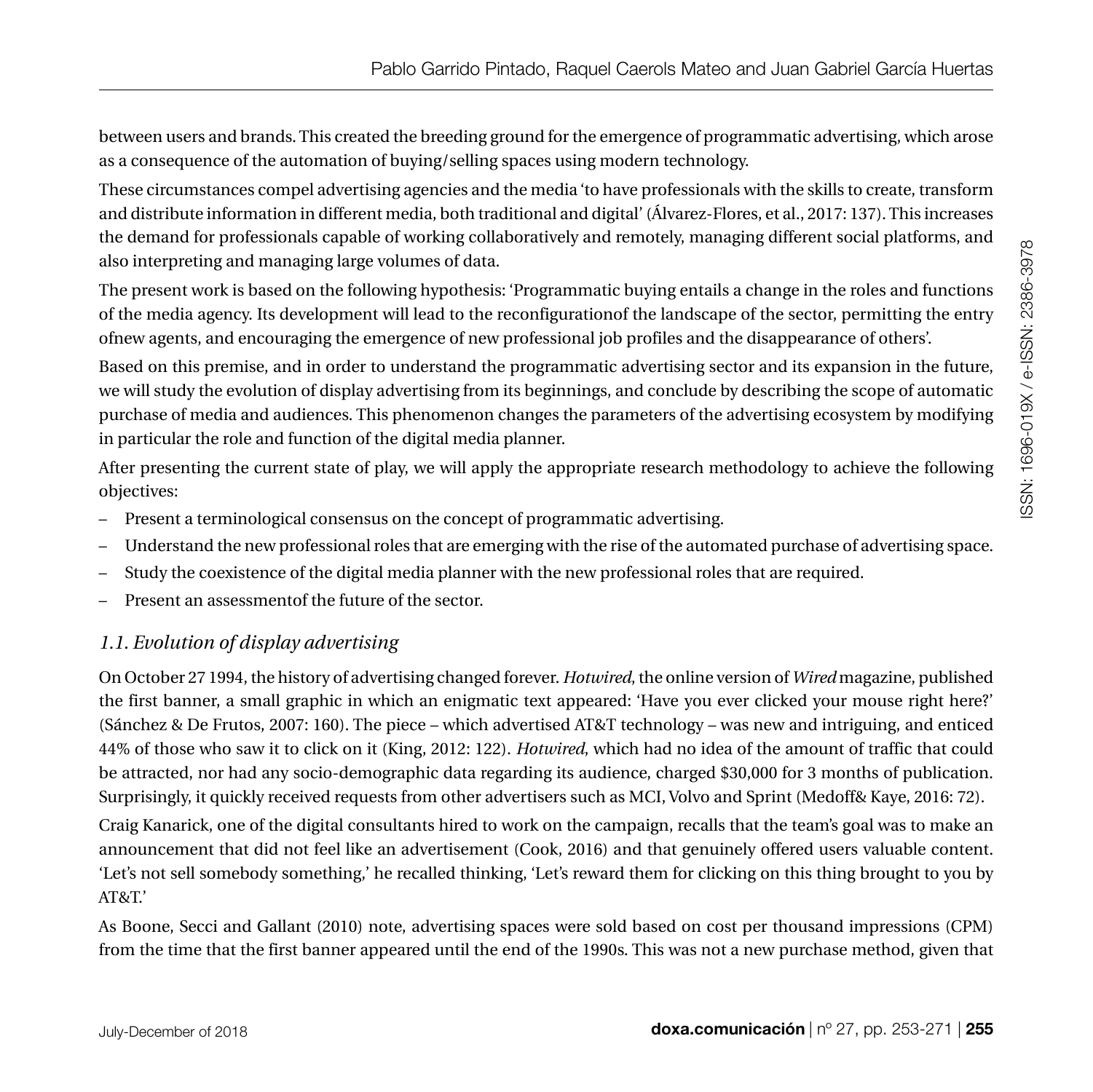it was common in print media (Madinaveitia, 2018). Nonetheless, many sites and portals that attracted a large audience used it as a pricing method.

Another format emerged at the end of the 1990s, which has generated considerable controversy since it was launched. This was the pop-up, which the Interactive Advertising Bureau defined as 'a type of floating format that appears on the user's screen in an independent window or over the website content'(IAB, 2004: 12). Initially, they were considered a response to the sharp decrease in click ratios (Chaterjee, 2008: 53; Cho, Lee & Tharp, 2001), but they soon became a nuisance (Edwards, Li & Lee, 2001), whichtriggered the development of pop-up blockers.

At the turn of the 21st century, another remarkable phenomenon occurred: the explosion of search engines. Back in 1998, Goto.com became the first site to launchan advertising auction for keyword searches. However, although consideredgroundbreakingin that it launched the pay-per-click (CPC) system, it was perceived as lackingtransparencybecause it rewarded the advertisers who invested mostrather than content relevance (Cook, 2016). In 2000, Google launched the AdWords programme, fine-tuning it two years later and adding quality-based allocation, which allows ads to be ordered by combining not just the bid price, but also their popularity (Jansen & Mullen, 2008: 119).

However, until that point, as the IAB notes (2014: 8):

*The ecosystem of buying and selling media was very simple: advertisers (and agencies that began to position themselves in the online medium) directly bought positions or impressionsfrom existing media. Soon it became evident that supply exceeded the potential demand and the available inventory increased daily*.

In parallel, after the revolution of search engine advertising, the next milestone came from the social networks. These platforms gained strength during the first decade of the 21st century, and quickly came to the attention of advertisers, because they went beyond traditional media, offering the potential not only for accessing information but also for sharing and interacting more effectively. For authors like Alhabash, Mundel and Hussain (2017: 286) advertising in social media 'is a piece of online content, designed with a persuasive and/or distributional intent through social media platforms that allows Internet users to access, participate, add and co-create'.

Facebook began working with advertisers in 2006, initially by inserting links (Text-links) and small images. Later, they implemented a system that segmented users according to socio-demographic characteristics and interests.

As of 2010, some platforms, including BuzzFeed or Mashable, opened up new options for advertisers to connect with the audience using sponsored content and native advertising (Cook, 2016). The IAB (2015: 2) defines it as 'that which is integrated into the natural content of the page (...) allowing the brand to be present in the publication in a more harmonised way with the rest of the content than other advertising systems'. The format, which has considerable interest for brands and media, 'blurs the division between editorial functions and advertising, which has generated some controversy' (Carlson, 2015: 158).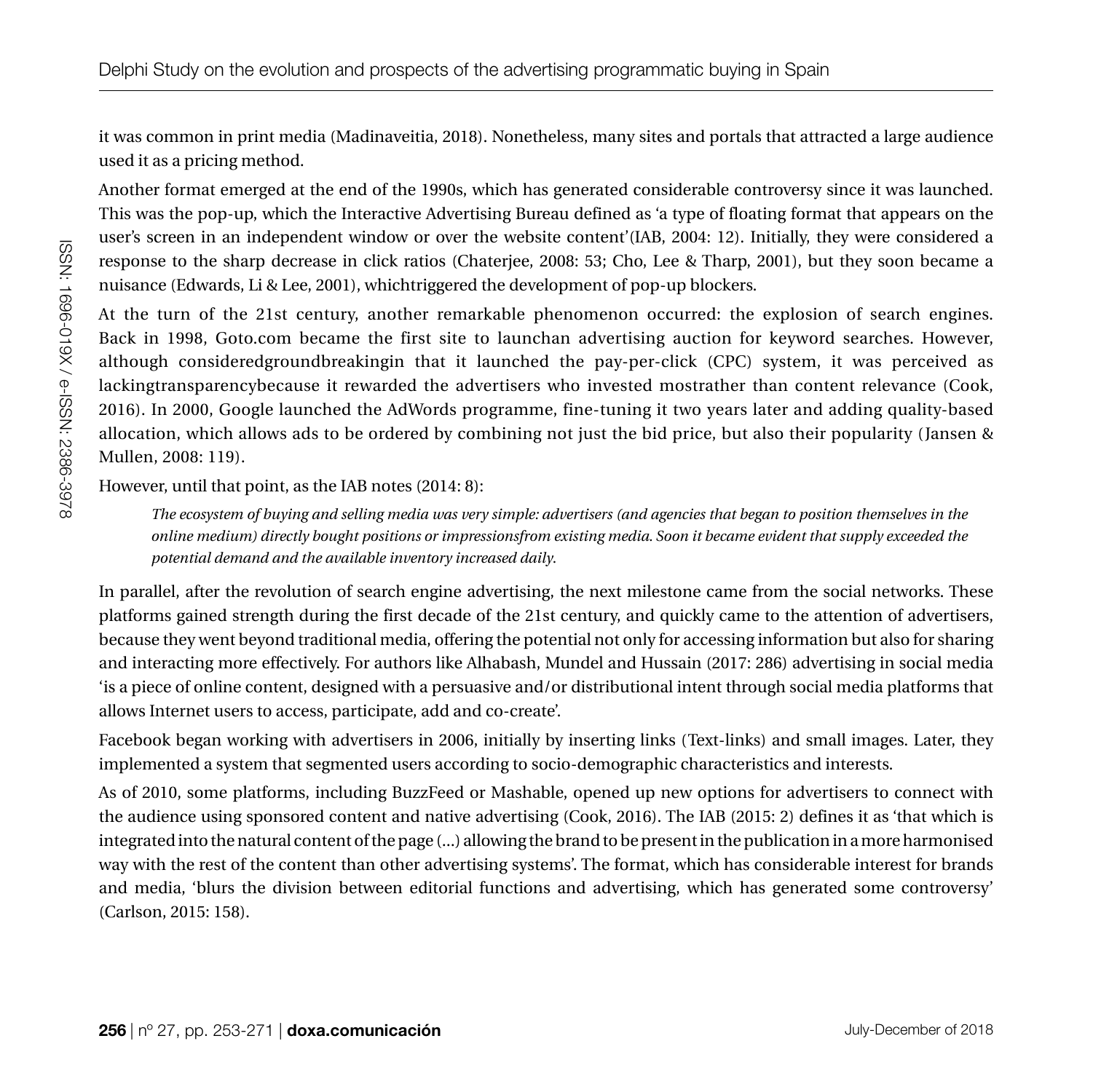## *1.2. Programmatic advertising*

Between 2007 and 2010, ad exchange platforms emerged, many of them dependent on giants of the sector such as Yahoo, Google or Microsoft (Schmid, 2017). In addition, as the IAB (2014: 9)notes, 'media agencies are beginning to develop capabilities and technologies to channel a large part of the online investment of advertisers'.More precisely, the technological evolution, which expands the possibilities of extracting and benefiting from the information that is generated through advertising. According toGonzálvez and Mochón (2016: 7), technological advances are responsible for promoting a new paradigm in which programmatic advertising is gaining prominence. These advances are represented by: the increase in connection speeds;expanding computational capacity that allows large volumes of complex data to be managed;cost reductions; the application of scientific methods in marketing (algorithms, mathematical models, artificial intelligence, machine learning, etc.); user recognition systems, and processes that allow advertising space to be bought and sold in real time (Stange& Funk, 2014: 305).

Álvaro Cristóbal, Global Director of Strategy and Operations at Rebold (2018), defines programmatic buying as:

*A digital marketing discipline through which spaces are purchased systematically and automatically, and which always involves two elements: technology, which allows us to automate the purchase process 24 hours a day, 7 days a week, and data, which allows us to inform said technology of the degree of relevance of each impression in order to make decisions*.

For Nacho Carnés, UFV collaborative professor and expert in digital marketing (2018), the programmatic purchase is "a new media buying system that involves the automation of an advertising inventory". The programmatic "gives the advertiser the ability to reach and impact the right user, regardless of the device, at the right time, on the appropriate website and using a personalized message based on the historical data." Data plays an absolutely relevant role and, as pointed out by Malthouse, Maslowska and Franks (2018: 6) "data is at the heart of computational approaches. The more data the program models have, the better the personalization of the advertisements".

The programmatic ecosystem is formed by the demand side (purchase) and the supply (sale) side. Let's analyse each of its components (IAB, 2014: 20; Carrillo-Durán & Rodríguez, Silgado, 2018: 197-198):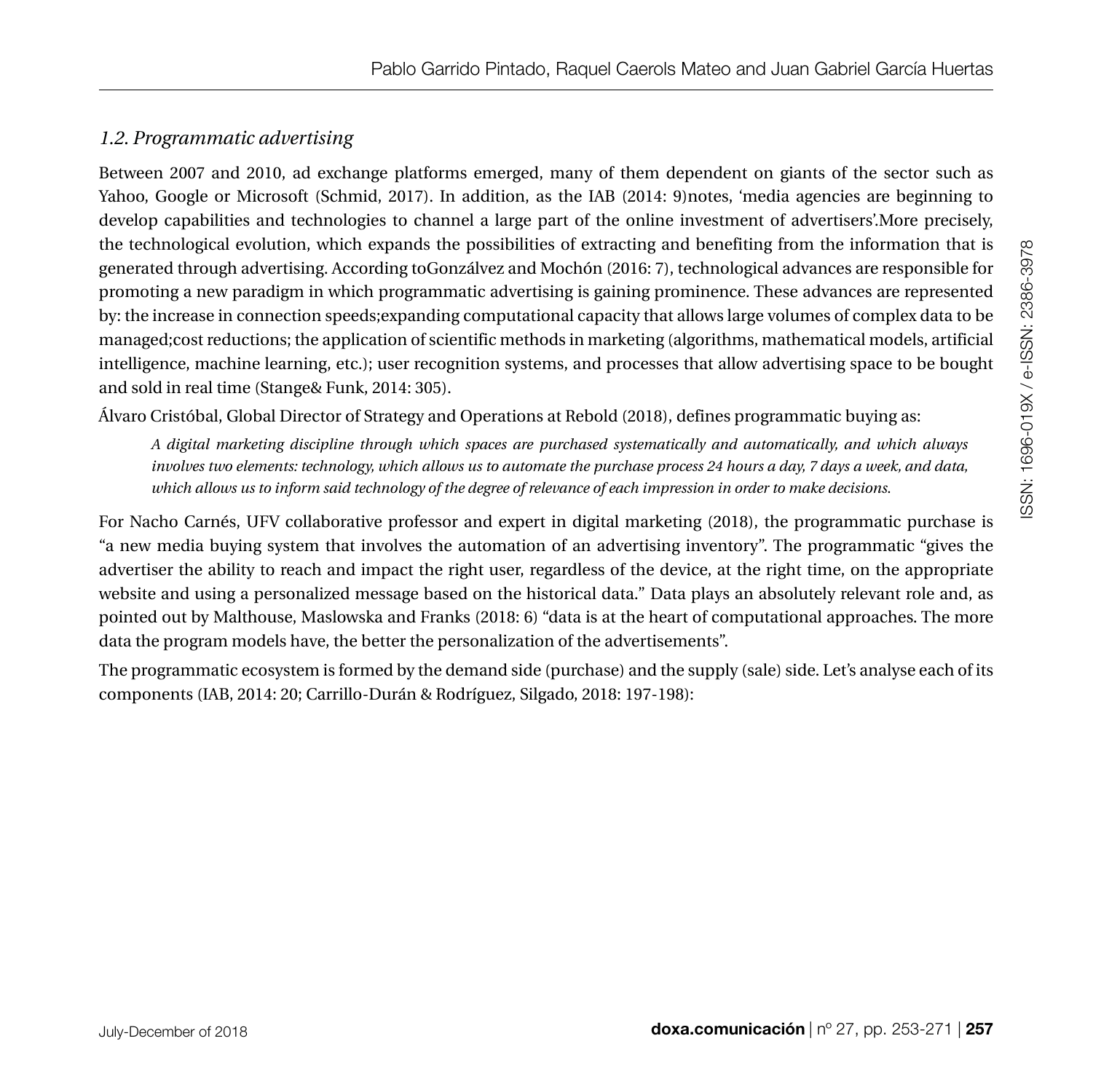

**Table 1: The Programmatic Buying Ecosystem** 

**Source: Own elaboration from Rodríguez (2017)**

- Purchase (Demand side: advertisers, agencies, traders, DSPs, ad exchanges)
	- Advertisers: They offer and buy impressions. They set the campaign budget, define the target audience and provide the creative materials. They usually hire the services of a media agency or operate directly by dealing with SSPs or media.
	- Media agencies: Traditional intermediaries in the sector. They are responsible for attaining the client's objectives. They manage the budget for investing in whichever DSPs, ad exchanges, networks, etc. that they consider most opportune for the campaign's success.
	- Trading Desk: A group of traders that prepare, launch and optimise the different purchase strategies for the campaigns (retargeting, prospect, branding, specific purchase, contextual, etc.). They can connect with several DSPs or manage closed agreements with advertising media or networks (Direct Programmatic). They work either within agencies or independently.
	- Demand Site Platform (DSP): This is a bidding technology that allows advertisers and/or agencies to buy inventory at different exchange locations. The bid is done in real time using data from the audience and is popularly known as Real Time Bidding (RTB). The purchase method is Cost Per Thousand, also called Cost Per Mile (CPM). For Adolfo Maceiras (2018), head of traders at BMIND, advertisers have always had some fear about where the ads appear and with what content of their brands is related. Because of this, most DSP's are integrated with different Brand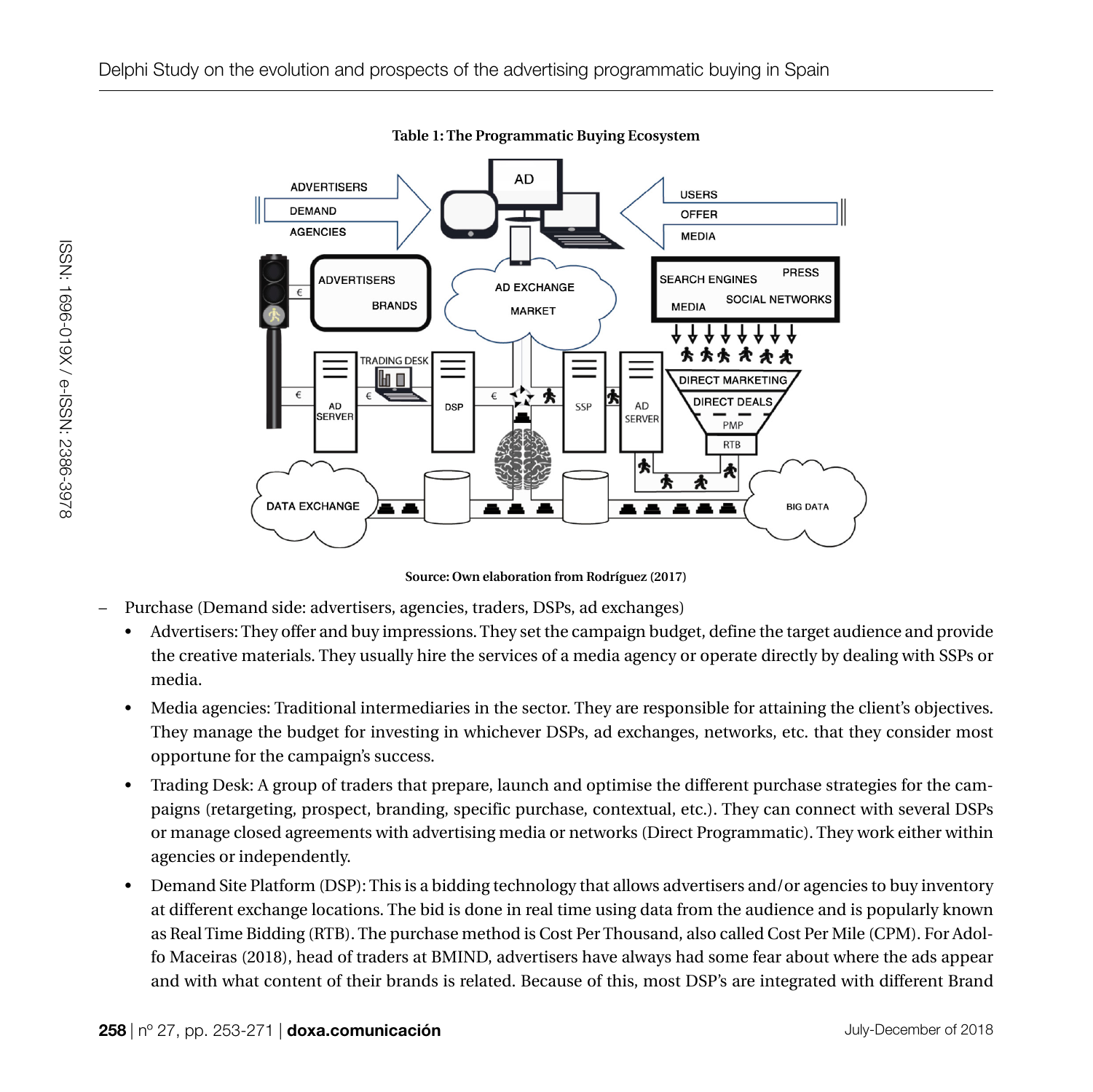Safe tools. Apart from these tools, there is the possibility of uploading to the DSP a list of sites where we want to bid (whitelist). Also, there are blacklists where we indicate the sites where we do not want to appear.

- Ad exchange: This is a technological platform that allows a support platform to define the rules of the bid on the side of the seller, and the trading desk, define the rules of the buyer as well as manage bids. They can be open (there are no restrictions on advertisers or buyers) or private (restricted to a few media and advertisers).
- Sale (users, supply, media ...)
	- Platforms: Content publishers prioritise direct sales through their traffic managers. On the programmatic side, they work usingdeals, with a fixed price and a guaranteed inventory, and also through a private marketplace (PMP).
	- Advertising networks: They work in a similar way toplatforms. The main difference is that they represent several publishers and can also act as buyers of impressions in the ad exchange.
	- Supply Side Platforms (SSPs): Technological platforms linked to the support side (media). They allow automated access to sources and aggregators. According to Paz Calvo (2017) support platforms need to have this integrated technology in order to establish a relationship with the DSP that integrates agencies and advertisers. The SSPs need, on the one hand, to establish the minimum bid price for the inventory (hard floor) and, on the other, to set a series of rules at the advertiser level: technical attributes, permitting or avoiding certain categories (for example, sex, tobacco, etc.).
- Other actors actors
	- Data providers: Data providers with the capacity for directing data to brands and their media actions. The large data platforms, called DMPs, 'collect, integrate and manage large amounts of structured and unstructured data' (IAB, 2014: 18). The data comes from their own, or external, sources. External data sources can be secondary (agreements with partners) or third party data, collected from an external provider such as Amazon or Zeotap.
	- Ad verification: Companies that offer technology that prevents the advertising from appearing on undesirable sites. The pieces are tracked through pixels.
	- Brand safe: Process that permits a guarantee of the impression's quality. Tools like IAS, MOAT, Double Verify, Fraudlogix or Pixalate allow us to know the "Brand Score" or valuation of our campaign. These technologies report the sites where we appear, visibility of the pieces, degree of interaction of the public, heat maps and an infinity of metrics.

After analyzing the agents involved in the programmatic purchase, we will describe the different purchasing models that exist:

- Open auction: Auction where support and advertiser are not known. In this case, the advertising inventory is not guaranteed and the bid have a variable price. In this modality, brands safety tools have a fundamental role.
- Programmatic Guaranteed (PG): The inventory is guaranteed and is sold at a fixed price. It is known as Deal. It is a traditional purchase with some automated processes.
- Preferred Deals (PD): Private agreements between support and advertiser at a fixed price but with an unsecured inventory.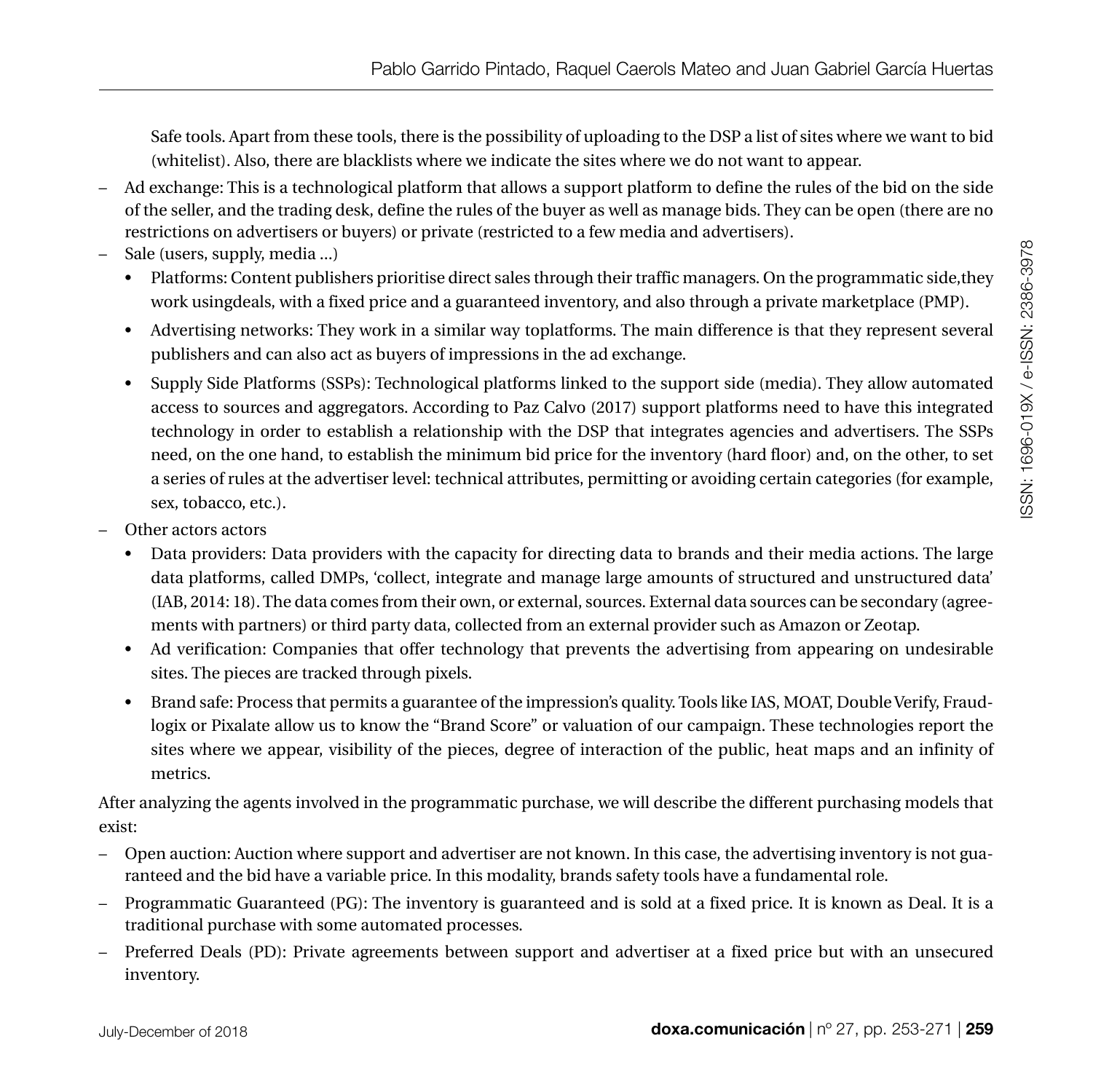– Private auction / Private Market Place (PMP): Private exchange point where the media sell their inventory, normally, in vertical channels (for example, specialized in travel or motor). The system allows you to buy an unsecured inventory through a variable bidding system.

To activate an open auction campaign, the first step is to choose the platform. Then we establish the investment, the objective and the configuration of the tools that guarantee transparency (blacklist and brand safety). Subsequently, the category and audience of the places where the advertising will be inserted is chosen. Once the campaign is underway, we proceed to optimize it according to the response data of the audience. In the case of private agreements, the procedure changes a bit because it is necessary to configure the agreement on the demand platform (DSP) and select it as a campaign orientation.

The implementation of these technologies is not without controversy. According to Papadopoulos et. al. (2017), 'the collection of users' personal data has become more aggressive and, in some instances, even intrusive, generating a huge public debate about the advantages of innovation in advertising, and basic civil rights with respect to privacy and personal protection'.

## *1.3. The transformation of job profiles*

The irruption of new technologies, especially the Internet, has transformed the media system. Several academic authors have been interested in this change process and its influence on the advertising sector: Castellbanque (2006), Corredor (2011), Del Pino et al. (2014), Garrido, Fernández and Baños (2014), Martín-Guart and Fernández-Cavia (2014).

According toCarcelén, Alameda and Pintado (2017: 1664), 'there is no doubt that technology has transformed marketing within companies, and digital marketing actions have taken on a predominant role in the way companies reach consumers'.

It is a real and remarkable phenomenon, which has had a considerable influence on advertising and its structure, but which has also changed the expectations of brands. Picard (2014: 1079)notes that 'the biggest advertisers are limiting their advertising budgets today because they find them less effective than in the past owingto return and investment issues'.

In this changing environment, according to the Advertising Observatory of the Spanish Association of Advertisers (AEA, 2017), 103,600 people were active in the advertising and market research sector in 2016; of these, 90,000 were employed, and 72,600 were salaried workers. This wasan increase of 15.6 per cent over the previous year.

Albeit thatthis employment data indicates a positive outlook, the AEA (2017: 26) signals the dynamism of the sector where 'digitisation, management of brand content, big data, the attention of individual and social media, are propitiating the appearance of new labour demands that translate into new job profiles'.

According to theMinistry of Industry's White Paper for university degrees in the framework of the digital economy (2016), big data is one of the principle trends. The proliferation of data and its complexity 'demand profitable solutions and innovative forms of information processing to improve understanding and decision making in companies'.

INESDI's Top 25 Study of Digital Professions (2018: 12–13) highlights nine broad areas where digitisation is particularly influential. According to this report, there has been a demand for professionals responsible for conversion and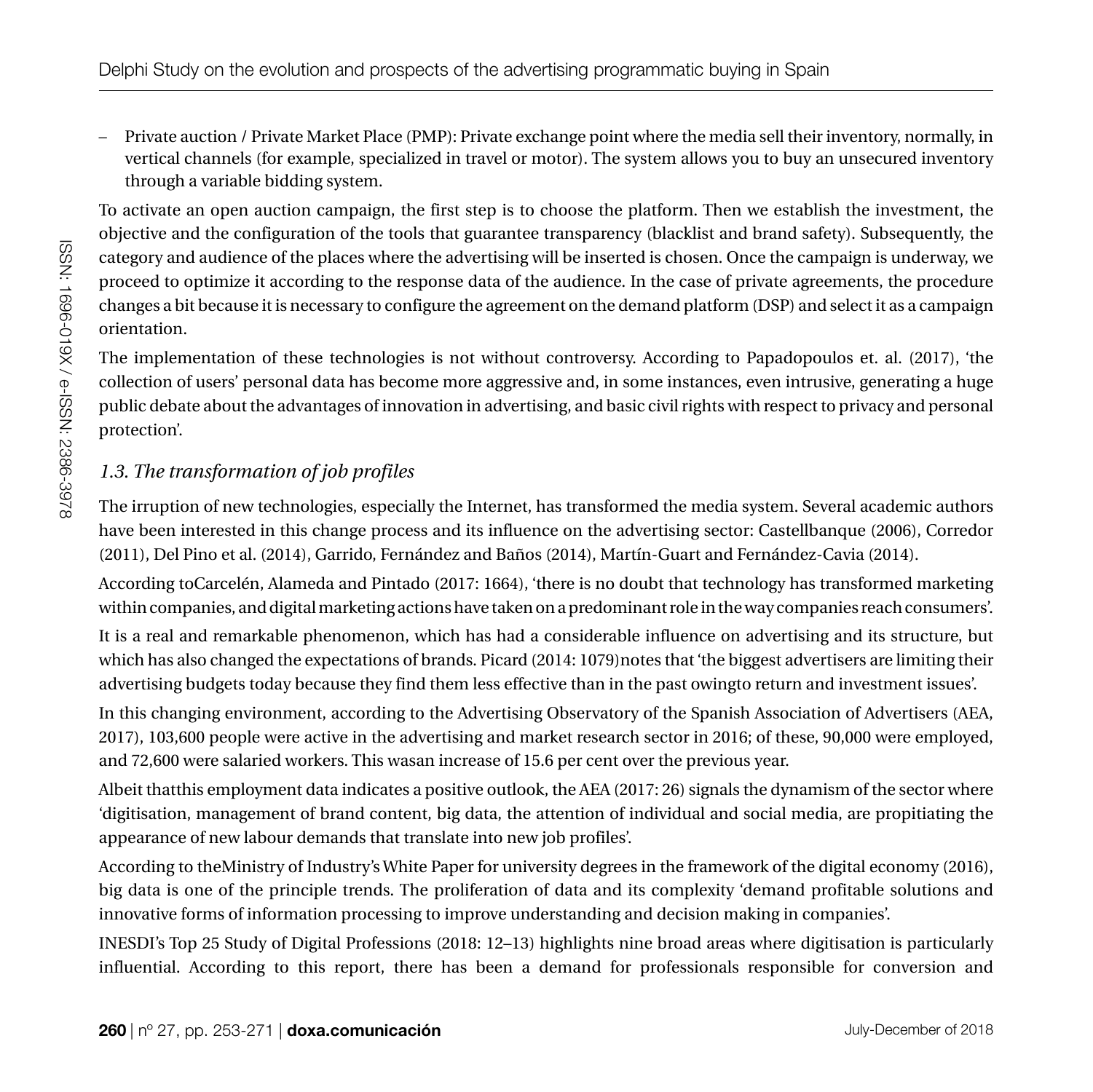programmatic recruitment (RTB managers) in the field of digital marketing since 2016. Moreover, there has been a demand for digital analysts, big data analysts, customer intelligence analysts and CRM managers in the big data andbusiness analytics segment since 2014.This study also asserts thatthere has been a demand for digital account managers since 2017, although industry sources claim that this job profile has existed for at least a decade.

The results of the study show that 38 per cent of job offers are in the field of digital marketing (INESDI, 2018: 15). However, there is a decrease in demand due to increasing specialisation and the growth of other segments such as digital content (+9 percentage points).

There is, therefore, awareness that the reality of the new mediais creating a different scenario. For the advertising industry, the emergence of technologies such as programmatic and big data require the coexistence of classic advertising job profiles with others associated with digital skills that are not necessarily linked to commercial communications.

This situation should not go unremarkedby universities that offer communication studies. For Wymbs (2011, 2016), cited by Carcelén, Alameda and Pintado (2017: 1666), 'the University needsto make a profound change in the teaching ofdisciplines related to marketing and communication, including subjects related to the digital age and data analysis'.

These new circumstances require, therefore, the design of curricula that are consistent with the demands of the digital environment, providing students with tools for working in an increasingly competitive labour market.

## **2. Methods**

## *2.1. The selected technique*

The Delphi method is 'an evaluative research method with a qualitative approach that seeks a consensus of opinion from a group of expertson a series of specific issues' (Del Río, 2013: 138).

According to Gaitán and Piñuel (1998: 136), these experts are questioned successively, and separately, during a series of rounds.

This technique propounds, according toBarranco (1995), a prediction of events in the sector in question, the classification of these statements by the researcher and a succession of individual questions to each of the experts, combined with information from other experts via the researcher. Although it is not properly a conversational method, the Delphi method has a dialogic dynamic in which researchers play a mediating role. For some authors, it is midway between the group discussion, the interview, and the survey (Ruiz Ispizúa, 1989, Gaitán and Piñuel, 1998: 137).

This method has been complemented with in-depth interviews with three important experts in the sector. Their participation serves to validate the questionnaires and the results obtained.

## *2.2. Process*

After determining the study's objectives, the first task was to contact the experts. This was carried out by the study's coordinating group, formed by the three researchers who authored it, and three professionals with extensive experience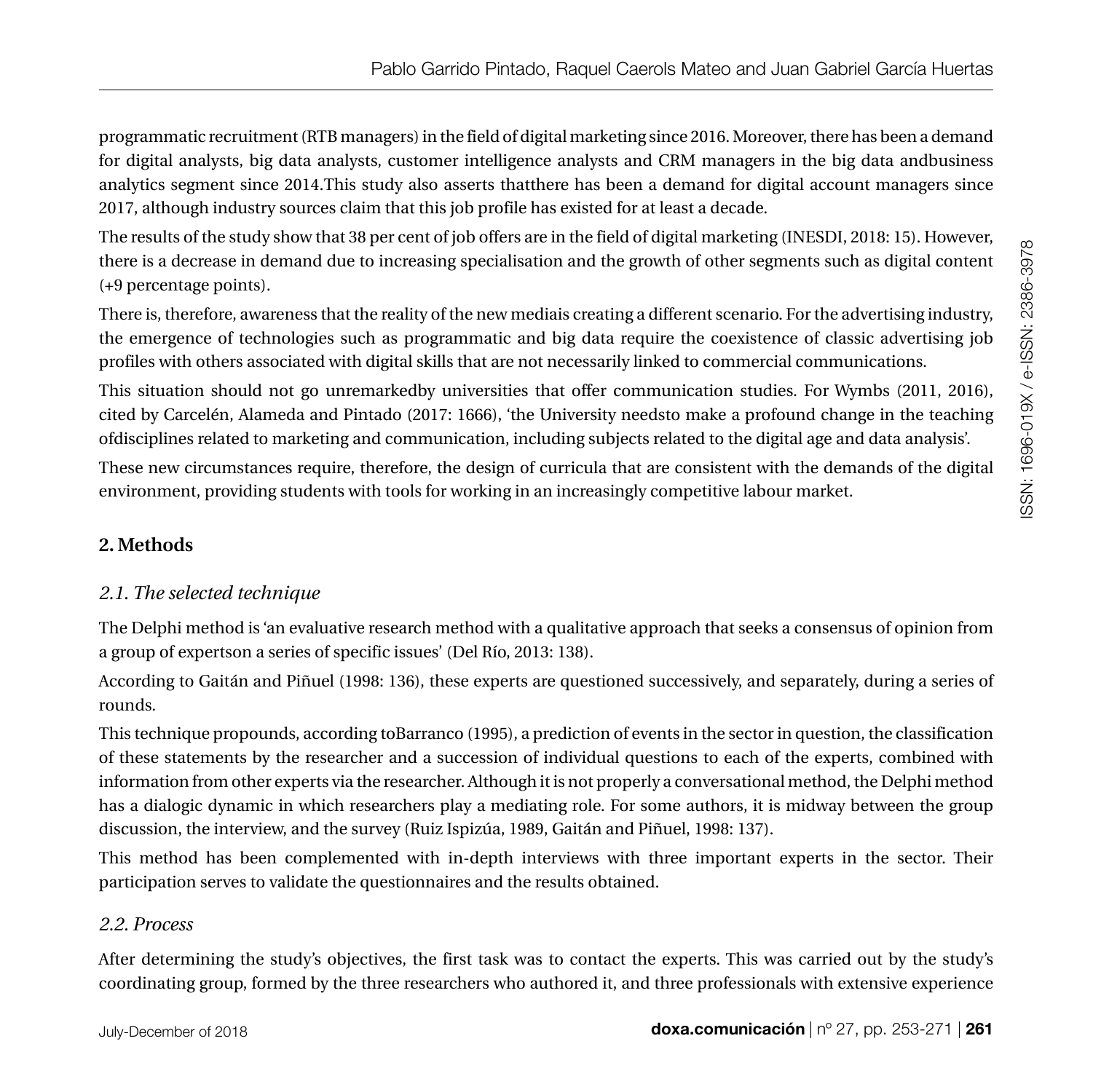in the field of digital marketing and programmatic advertising: Álvaro Cristóbal de Rebold, Gonzalo Galván (BMIND) and Mikel Lekaroz (OZ Digital and Adbibo Tech).

During a two-week period, the researchers (with the help of the rest of the coordinating group members) rang and emailed different agents in the sector (advertisers, media agencies, media and new operators such as DSPs and Trading Desks) as well as professors and academics who hadpreviously conducted research in the field of advertising and digital marketing. The selection criteria for the sample were based, firstly, on the interviewee's skills and experience and, secondly, in order to give voice to all the agents of the digital advertising ecosystem related to programmatic buying. They were informed of the approximate duration of the process and how the information would be used. They were motivated by an explanation of the potential benefits of the study bothfor the academic environment, and also in the professional field.

After the round of contacts, a total of 25 invitation emails were sent to the panel of experts. These emails provided information on the study, its objectives, the dynamics of the question rounds, and solicited the express confirmation of participation in the study. There were 20 affirmative responses to this email; two people, however, were obliged to resign despite being willing to collaborateowing to confidentiality clauses signed with their employers. It should be noted that programmatic purchasing is an emerging sector, which is changing continuously and which is characterised by strongjob mobility. People working at consultancies and agencies are subject to specific, restrictive regulations regarding their statements that limited our study. In fact, some of the respondents who agreed to participateinsisted on the anonymity of their responses.

In the end, the sample consisted of 18 professionals and academic experts in programmatic advertising. Represented in this studyare: digital media agencies (OMD, Performics - Publicis Groupe); agencies specialising in programmatic buying(Rebold, Wise Advertising); trading desks (Havas Programmatic HUB - PMP, The Trade Desk, Adbibo Tech, BMind);technology providers (DSP-SSP) such as Smartclip, AppNexus-Xandr and OZ Digital; advertisers;supportplatforms; independent consultants, and university professors specialising in digital marketing at the Universidad de Francisco de Vitoria and the Complutense University of Madrid.

After the samplegroup was selected and confirmed, the first questionnaire, which consisted of five open questions, was sent out. It should be noted that the first question (Q.1: *Define programmatic buying. Description of the system and differences and similarities with RTB*) was not used in the Delphi because its purpose was to gather theoretical information regarding the object of the study in order to achieve a clear and unambiguous definition of programmatic advertising and its relationship with Real Time Bidding. For this reason, following the recommendations of Correyero and Baladrón (2008: 66), 'the confidentiality of the answers to this part of the questionnaire was guaranteed, and the researchers committed to not using them in later stages of the iterative process'.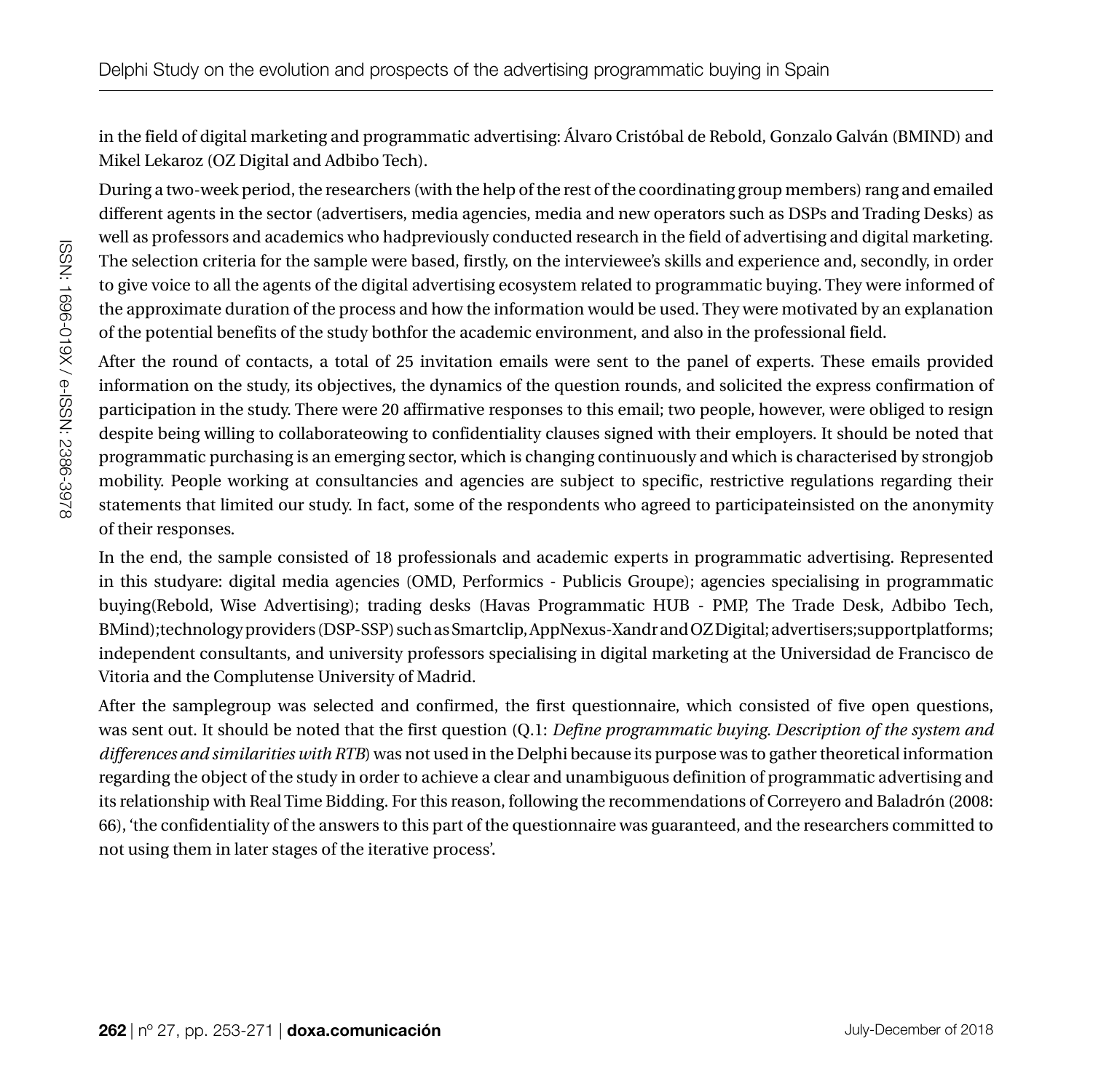| N°             | Question                                                                                                                                                                                                                                                                                                              | Objective                                                                                                            |
|----------------|-----------------------------------------------------------------------------------------------------------------------------------------------------------------------------------------------------------------------------------------------------------------------------------------------------------------------|----------------------------------------------------------------------------------------------------------------------|
| 1              | Define programmatic buying. Description of the system, and its<br>differences/similarities with RTB.                                                                                                                                                                                                                  | Exploratory question. A standardised<br>definition of programmatic buying and how<br>it differs from RTB was sought. |
| $\overline{2}$ | How has programmatic buying evolved in Spain compared to<br>other markets?                                                                                                                                                                                                                                            | Understand the evolution of the Spanish<br>market vs. the rest of the world.                                         |
| 3              | Which job profiles are in demand in the field of programmatic<br>buying?                                                                                                                                                                                                                                              | Understand the demand for job profiles in<br>the sector.                                                             |
| 4              | Are university degrees in communications (advertising,<br>audiovisual communications, etc.) providing adequate<br>training for creating and managing programmatic advertising<br>campaigns? As well as graduates in Communications, which<br>other university disciplines are useful for programmatic<br>advertising? | Understand whether university<br>education responds to programmatic<br>requirements.                                 |
| 5              | What is the future of the sector over the next few years? How<br>will the traditional media planning job profile change?                                                                                                                                                                                              | Understand the outlook for the future of the<br>sector and the role of the traditional media<br>planner.             |

**Table 2: List of questions in the first questionnaire** 

#### **Source: Compiled by the authors.**

The first questionnaire was analysed in detail by the coordinating group, finding consensus on one of the four questions that were applied in the Delphi. As we have already pointed out, question 1 (Q.1) was exploratory, with the aim of obtaining a clear definition of some key concepts relating to the phenomenon being analysed. The answers to question 3 (Q.3) reached a very high degree of consensus, as we will show in the presentation of results.

In the second round, the complete expert sample was selected. In this phase, the three questions that had elicited the most dissent among the participants were reformulated (Q.2, Q.4 and Q.5). This time, we chose closed-ended questions with either a dichotomous response (Yes/No) as in the case of Q.2.1, or a choice of responses with check boxes (Q.2.2),or an evaluation using a scale (from 1 = strongly disagree to 5 = strongly agree) for questions Q.2.2, Q. 4.1, Q. 4.2, Q.4.3 and from Q.5.1 to Q.5.6.

Fourteen experts returned their answers in the second round.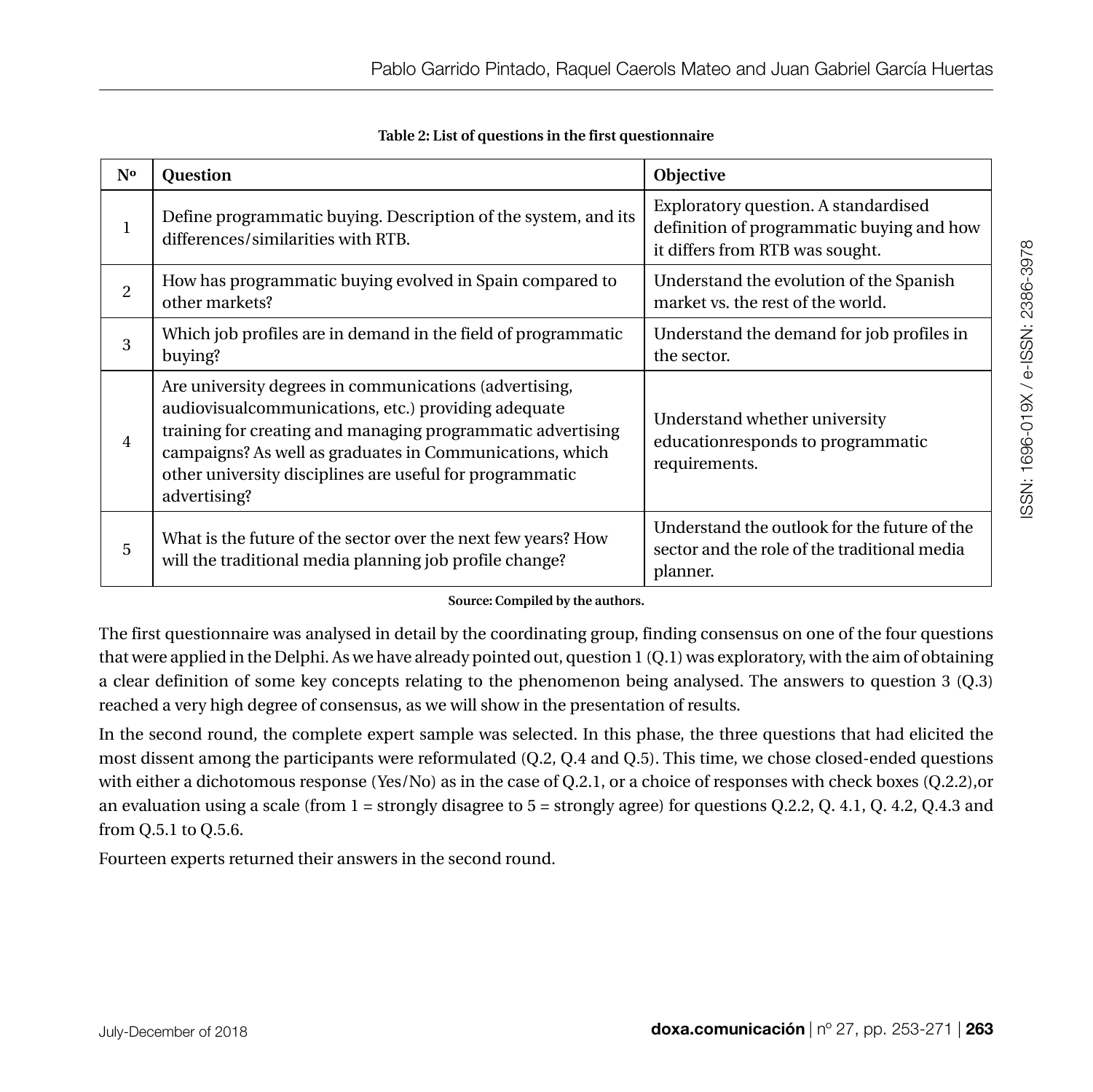| N <sub>o</sub> | Question                                                                                                                                                                                                                                                                                                                                                                                                                                                                                                                                                           | <b>Specific questions</b>                                                                                                                                                                                                                                                                                                                                                                                                                                                                                                                                                                                                                                                                  |  |
|----------------|--------------------------------------------------------------------------------------------------------------------------------------------------------------------------------------------------------------------------------------------------------------------------------------------------------------------------------------------------------------------------------------------------------------------------------------------------------------------------------------------------------------------------------------------------------------------|--------------------------------------------------------------------------------------------------------------------------------------------------------------------------------------------------------------------------------------------------------------------------------------------------------------------------------------------------------------------------------------------------------------------------------------------------------------------------------------------------------------------------------------------------------------------------------------------------------------------------------------------------------------------------------------------|--|
| $\overline{2}$ | The group gave different responses to the<br>question: How has programmatic buying evolved<br>in Spain compared to other markets? In order to<br>examine this question in greater depth, and obtain<br>results that clarify a consensual future vision of the<br>sector, we asked two additional questions.                                                                                                                                                                                                                                                        | 2.1 Do you believe that the programmatic buying business is<br>growing very rapidly in Spain? Linear scale from 1 (strongly<br>disagree) to 5 (strongly agree).<br>2.2 Indicate possible causes for the slow growth of<br>programmatic buying in Spain in comparison with other<br>countries. Choose between the following possible causes:<br>lack of transparency in the negotiation, lack of confidence<br>in the inventory, lack of programmatic training, lack of<br>innovation and strategies from advertisers and media,<br>technological costs, economic factors, data quality and direct<br>agreements between agencies and advertisers which hinder<br>programmatic development. |  |
| $\overline{4}$ | The panel provided a unanimous<br>response to the question: Are university<br>degrees in communications (advertising,<br>audiovisualcommunications, etc.) providing<br>adequate training for creating and managing<br>programmatic advertising campaigns? The panel<br>all agreed that there was very little or no training.<br>Yes, specific programmes and classes exist, which<br>should be expanded. Given this situation, and if you<br>were an educational manager for a communications<br>degree programme, how would you include<br>programmatic training? | 4.1 As a compulsory subject in the curriculum. Linear scale<br>from 1 (strongly disagree) to 5 (strongly agree).<br>4.2 As an optional subject in the curriculum. Linear scale<br>from 1 (strongly disagree) to 5 (strongly agree).<br>4.3 This is not appropriate for a communications degree and<br>should be taught as part of a degree in computer studies,<br>engineering or business analytics. Linear scale from 1<br>(strongly disagree) to 5 (strongly agree).                                                                                                                                                                                                                    |  |
| 5              | There was consensus regarding the question: What<br>is the future of the sector over the next few years?<br>The panel agreed that there would be expansion to<br>other media and devices in the future. With regard<br>to the second part of the question - How will the<br>traditional media planning job profile change?<br>- we consider it appropriate to specify which<br>aspects should be strengthened for effective job<br>reorientation.                                                                                                                  | 5.1. Specific training focused on analytics and data<br>management.<br>5.2. Commercial tasks with extensive knowledge of the<br>programmatic ecosystem.<br>5.3. Campaign optimisation tasks.<br>5.4. Specialisation in ad server management and creative<br>traffic.<br>5.5. Integration of mixed groups formed by advertising and<br>marketing experts and technologists.<br>5.6. The person must retrain to pursue a programmatic<br>career.<br>Linear scale from 1 (strongly disagree) to 5 (strongly agree).c                                                                                                                                                                          |  |

**Table 3: List of questions in the second questionnaire**

**Source: Authors' own.**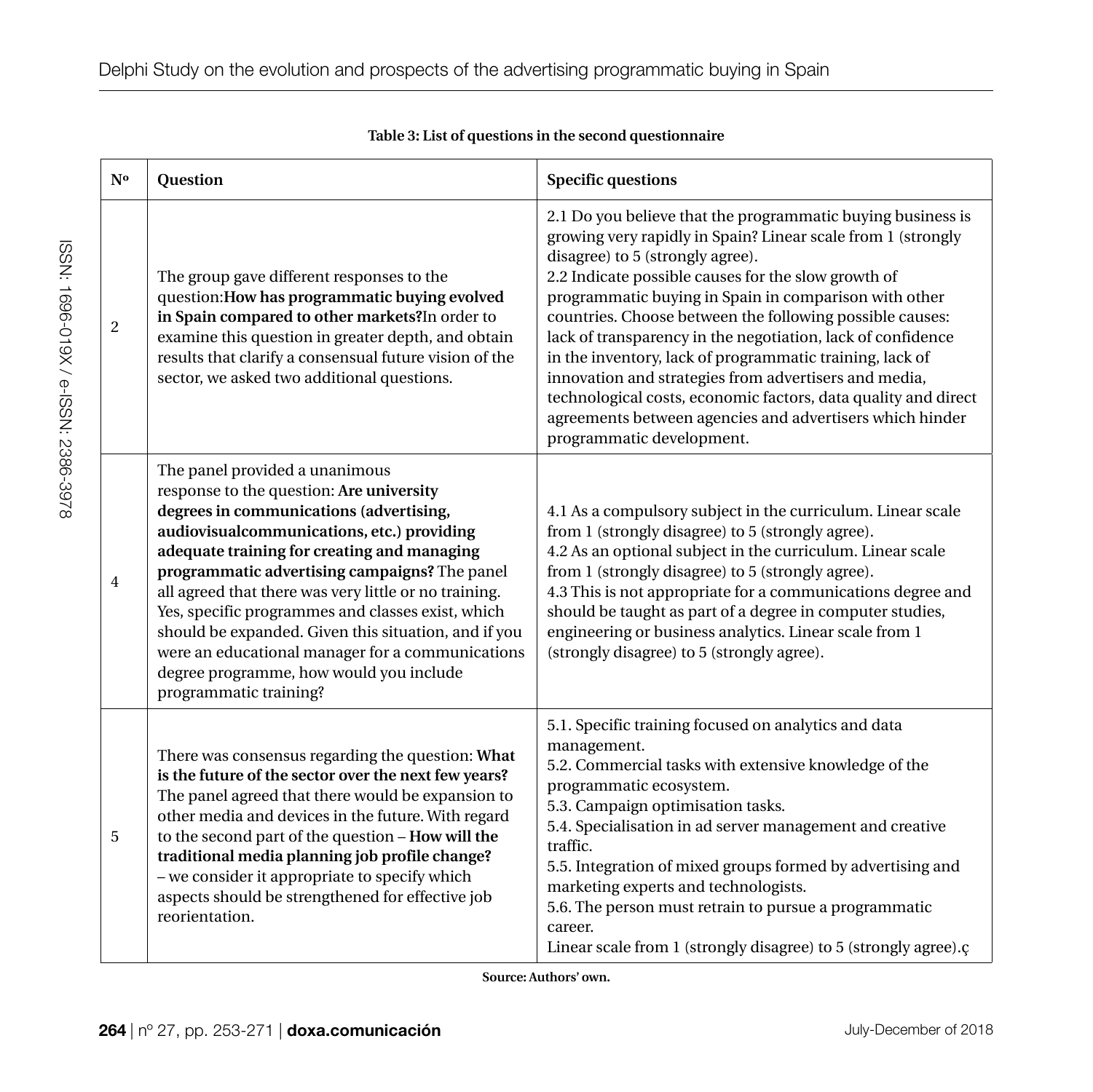After round 2, the results were analysed, and consensus was found in most questions. Hence, the questionnaire was completed.

## **3. Results**

We havepresented the current state of affairs, the study's questions, objectives and hypotheses, and justified the object of the study. We havealso detailed the methodology used including the technique, sample size, fieldwork and how the data obtained was processed. We now present the most remarkable results.

## *3.1. (Q.1) Defines programmatic buying, description of the system, and how it is different or similar to RTB.*

As noted in the method section above,  $Q.1$  is not framed within the selected methodology, but the responses from the panel of experts allow us to address an essential definition of the phenomenon and its role in the advertising ecosystem.

Most panel members agreed that programmatic purchasing is an automated system for buying advertising space. Originally, the process was designed for online media and platforms but, currently, it is offloading traditional media such as radio or television.

The method emerged from the shift in focus from buying based on the size of a like-minded audience, which is reached and impacted, to a user-centric approach. In the latter, data plays a fundamental role, because it identifies user profiles and behaviours, and also helps to personalise the advertisement'smessage and the content displayed.

Experts agree that there is some terminological confusion with regard to the different types of programmatic purchasing. Real Time Bidding (RTB) is one type of programmatic purchase method, but it is not the only one. The confusion arises because RTB is the longest-established, and most frequently used, method. However, it only refers to an auctioned inventory. If the advertising inventory is not auctioned, it is called Programmatic Direct and there are two modalities: guaranteed (Programmatic Guaranteed or PG) and, if not guaranteed, it is called Preferred Deals (PD).

## *3.2. (Q.2) How has programmatic buying evolved in Spain compared to other markets?*

There was no consensus in the first round of questions; therefore, itwas extended with two questions in round 2.

*3.2.1. Do you believe that the programmatic buying business is growing very rapidly in Spain?*

**Table 4: Descriptive statistics of the question (Q. 2.1)**

| ' Ouestion                                                                                | Median | Media | Standard Deviation |
|-------------------------------------------------------------------------------------------|--------|-------|--------------------|
| Do you believe that the programmatic buying<br>business is growing very rapidly in Spain? |        |       | 0.93               |

**Source: Authors' own.**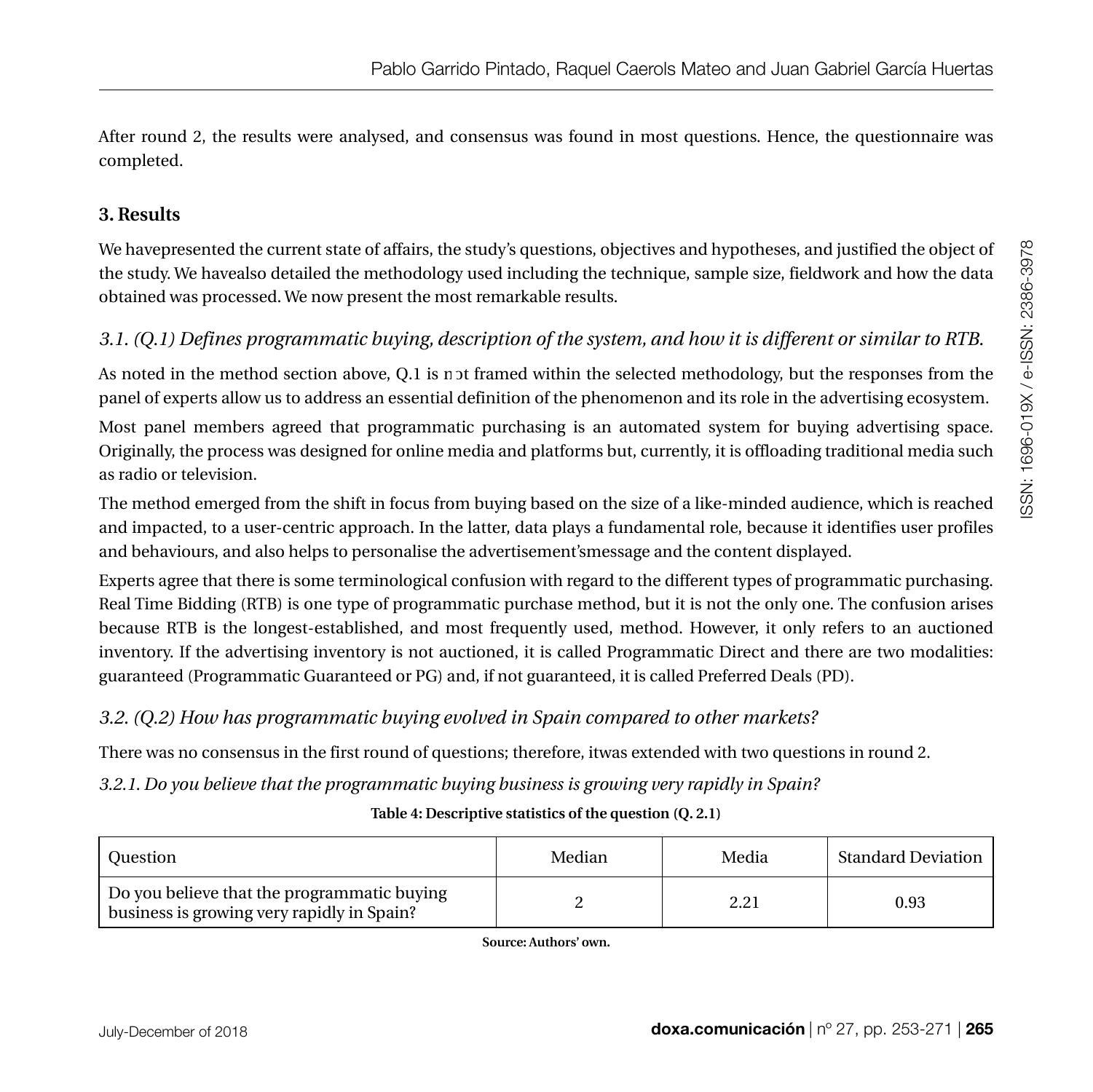Bear in mind that the value 1 equals 'strongly disagree', and 5 equals 'strongly agree'. We can conclude from these results that the panel of experts considers that the development of programmatic advertising in Spain has not yet reached its maturity.

*3.2.2. Indicate possible causes for the slow growth of programmatic buying in Spain in comparison with other countries.* 

- There were eight response options. Selected after the analysis of the responses to Q.2 in the first round of non-consensus. After the analysis to the answers of the second round, more specific, these are the results:
- Lack of transparency in the negotiation(63.7%)
- Lack of confidence in the inventory  $(45.5\%)$
- Lack of programmatic training (100%)
- ●Lack of innovation and strategies from traditional media agencies and large media groups (45.5%)
- $-$  Technological costs (18.2%)
- Economic factors (18.2%)
- $-$  Data quality (27.3%)
- Direct agreements between agencies and publishers (27.3%)

For the panellists, the main reason for the slow growth of programmatic buying in Spain is the lack of specific training in the discipline. The second is the lack of transparency in the negotiation. Furthermore, the experts comment that there is distrust in the inventory and that the traditional media agencies and the large media groups, owners of the platforms, display a lack of innovation and strategy.

## *3.3. (Q.3) In the field of programmatic purchasing, which job profiles are in demand?*

The panel of experts agreed that analytical job profiles are required in the field of programmatic advertising, both workers who understand how to manage a platform (traders) as well as data analysts, who focus on the collection, use and exploitation of data and the optimisation of tools such as DMPs. In addition, computer scientists and programmers are needed to help integration between different platforms.

## *3.4. Are university degrees in communications (advertising, audiovisualcommunications, etc.) providing adequate training for creating and managing programmatic advertising campaigns? As well as graduates in communications, which other university disciplines are useful for programmatic advertising?*

The panel unanimously respondedthat there is currently little or noprogrammatic advertising training in university degree programmes. They did state that specific training exists in specialised programmes and courses launched by business schools and graduate centres. For this reason, a new question was formulated in the second round that allowed for a more extensive investigation into whether or not programmatic trainingshould be introduced in university degrees in communication, and, if so, what type of training it should be.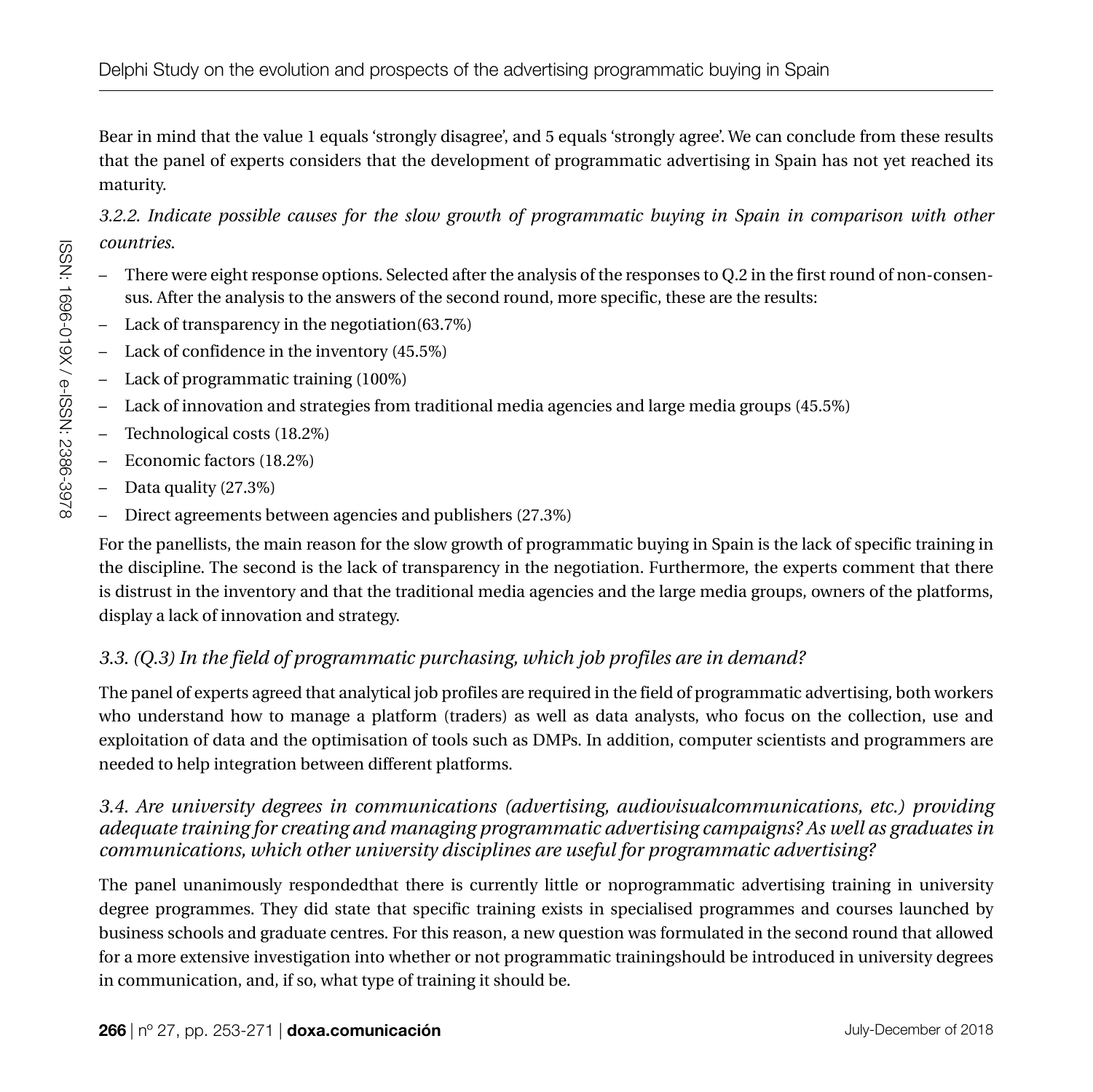The possibility of making it a compulsory or optional subject in communication degree courses, or eliminating it altogether, was evaluated.

When presented with these questions, the panellists stressed that training should be included in the curricula, at least as an optional subject to give students a basic training in this discipline.

## *3.5. What is the future of the sector over the next few years? How will the traditional media planning job profile change?*

In the first round, the consensus was that programmatic advertising would expand notably, particularly as it is exported to other media and devices. The second part of the questionsought to specify which aspects of the media planning job profile needed to be strengthened in order to ensure effectivetraining/retraining.To ascertain this, we asked the panel to assign a score on a linear scale to a series of statements.

## *3.5.1. Specific training in analytics and data management*

The results showed that 54 per cent of the panellists were very much in agreement with the need for training in analytics and managing large volumes of data.

## *3.5.2 Commercial tasks with extensive knowledge of the programmatic ecosystem*

The results showed that 72.8 per cent of panel members agreed or strongly agreed with this statement.

## *3.5.3. Campaign optimisation tasks*

The vast majority of experts responded that specific training in programmatic campaign optimisation was essential.

## *3.5.4. Specialisation in ad server management and creative traffic*

There was a wide range ofresponses to this question. However, agreement prevailed (54.5 per cent) regarding the requirement for knowingad server and creative traffic work processes.

*3.5.5 Integration of mixed groups formed by advertising and marketing experts and technologists.*

The vast majority of experts advocated the integration of technological job profiles (computer, programmers, analysts) with advertisingspecialists.

*3.5.6 The person must retrain to pursue a programmatic career.*

A large majority of panellists (72.7 per cent) strongly disagree with this statement.

## *3.6. Conclusions*

The programmatic, rather than the automation, of a manual task is a new way of online media planning. It has emerged from the confluence of several factors, including the increase in connection speeds and computer agility formanaging large volumes of data.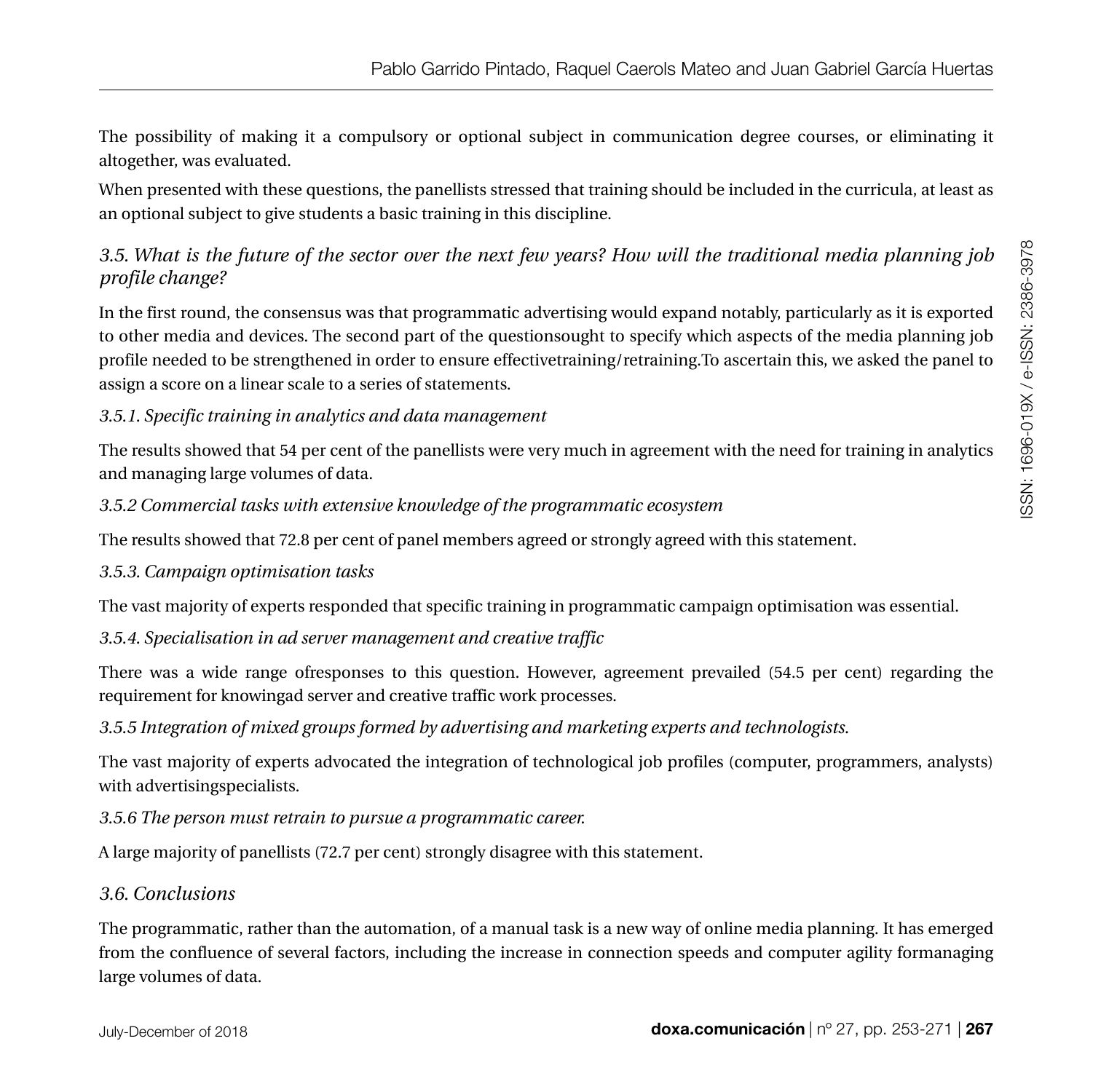It is a very complex ecosystem, which can be difficult to understand because of the huge number of players and technologies involved. These includetrading desks, demand side platforms (DSPs), ad exchanges, data providers, supplyside platforms (SSPs), networks, private markets, and publishers, etc.

This network guarantees the efficiency of a system that had different dynamics in the past. In traditional digital planning, the focus was on the size ofthe affinity audience reached through a particular platform (i.e.communication channel). The audience was associated with a specific channel, which meant there was no impact beyondthe target. The user search method was imprecise, choosing sites with a lot of coverage (e.g., internet portals), or specific sites (niche).

It is important to differentiate programmatic buying from Real Time Bidding. RTB is a purchase model in which bids for certain impressions are made in real timethrough a series of variables established ondemand-side platforms (DSPs). Now, this method can coexist with others already mentioned in the study, such as the Programmatic Guaranteed (PG) deals.

The programmatic advertising sector is growing every year in our country. However, the investment figures do not exceed 20 per cent compared to other markets such as the United Kingdom, Germany or France.

Most of thepanel of experts agreedthat the lack of specific training was one of the main causes of the slow development of this advertising method. This sector is undergoing enormous changes, but labour is lacking. According to Carcelén, Alameda and Pintado (2017: 1650), in some digital-related professions,there is a gap between what companies require and the training of professionals entering the labour market.

The University is gradually adapting its curricula to the new requirements. However, business schools and centres for postgraduate studiesenjoy greater flexibility in this sense, because they are often not official education centres which are required to validate their curricula with the government,which is a requirement for all official degree programmes offered by universities.

Another cause for the slow development of programmatic advertising is a lack of transparency in the negotiation, which probably derives from the large number of agents involved in the process. Thisincreases costs in one way or another. There is also some distrust in the inventory, because initially the advertising spaces available for automated sale were those that could not be sold through other channels. Although this is no longer the case, large communication groups are often reluctant to offer all their inventory programmatically because they earn more, faster, than through other channels. The implementation of tools that guarantee visibility, provide security to brands against fraud and measure the profitability of investments will help the development of the sector.

Despite these factors, a significant expansion of programmatic advertising is expected in the coming years. This growth that will come hand in hand as the model, which now applies to the Internet, is exported to other media (such as TV, radio, external, etc.) and devices.

Bearing in mind that we have moved from talk of impressions to talk of audiences, the planner of the future must know how to create a plan. The confluence of the programmatic with other actions such as search engine marketing (SEM) or conventional actions must be pinpointed. Therefore, specific training in analytics and data management, campaign optimisation, adserver management and creative traffic is essential. Now, in these early stages of implementation,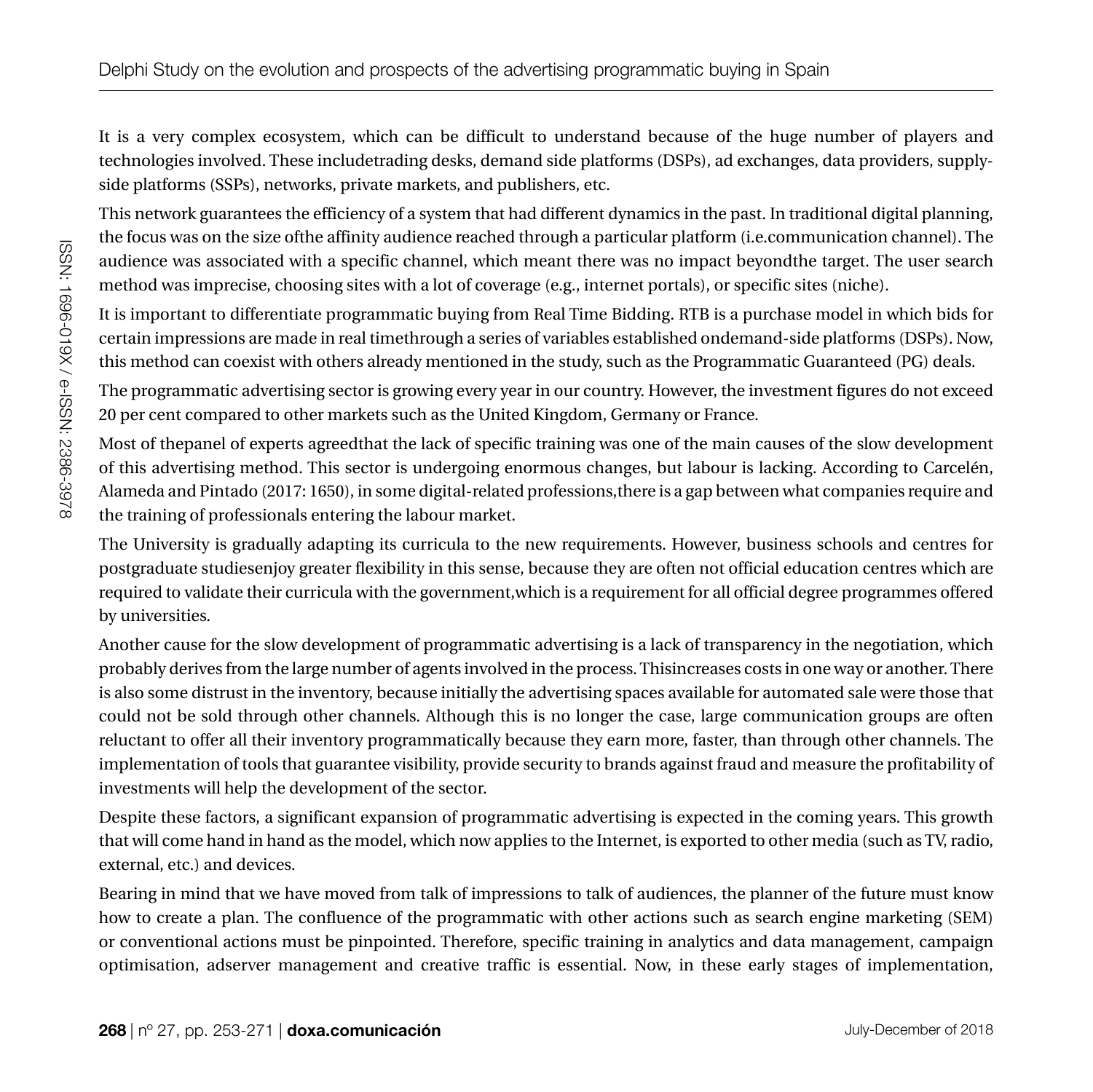planners must actevangelically, expanding their commercial skills to sell technology without using technical vocabulary that the client may often not understand.

The sector is aware of the changes occurring, particularlyfor digital media planners, who will require new skills and knowledge to carry out their roles. Today the job profiles that best execute and embody programmatic strategies are those that can interpret the plans in an adserver, implement them in a DSP, integrate audiences in a DMP, and optimise them. The integration of technological experts with creative advertisers is advocated in the medium- and long-term, in order to create teams that unite analytical thinking with online advertising know-how.

### **4. Bibliographic references**

Alhabash, S., Mundel, J., & Hussain, S. A. (2017). Social Media Advertising. Unraveling the Mystery Box. In: Rodgers, S. and Thorson, E. (eds) *Digital Advertising: Theory and Research*.Taylor & Francis, New York, pp.285–298.

Álvarez-Flores, E-P., Núñez-Gómez, P., & Olivares-Santamarina, J.P. (2018). Perfilesprofesionales y salidaslaborales para graduadosen Publicidad y Relaciones públicas: de la especialización a la hibridación. In: *El profesional de la información,* v. 27, n. 1, pp.136–147.

Boone, G., Secci, J., & Gallant, L. (2010). Emerging Trends in Online Advertising. *Doxa Comunicación*, n. 5, pp.241–253.

Carlson, M. (2015). When News Sites Go Native: Redefining the Advertising–Editorial Divide in Response to Native Advertising. *Journalism*, *16*(7), pp.849–865.

Carnés, I. (2018, 23 de septiembre). Entrevista con Nacho Carnés [Personal Communication]

Carrillo-Durán, M. V., & Rodríguez-Silgado, A. (2018). El ecosistema programático. La nuevapublicidad digital que conectadatos con personas. *El profesional de la información*, *27*(1), pp.195–201.

Castellblanque, M. (2006). *Perfiles profesionales de publicidad y ámbitos afines:¿ qué quiero ser?¿ qué quiero hacer?¿ para qué tengo talento?*(Vol. 64). Editorial UOC.

Caumont, S., Kandjian, F., &Talazac, F. (2013). *Google AdWords: la guíacompleta: optimice sus campañas para obtenermásingresos*. Ediciones ENI.

Chatterjee, P. (2008). Are Unclicked Ads Wasted? Enduring Effects of Banner and Pop-Up Ad Exposures on Brand Memory and Attitudes. *Journal of Electronic Commerce Research*, *9* (1).

Cho, C. H., Lee, J. G., & Tharp, M. (2001). Different Forced-Exposure Levels to Banner Advertisements. *Journal of Advertising Research*, *41*(4), pp.45–56.

Cook, K. (2016). A Brief History of Online Advertising. Hubspot.com. In: [https://blog.hubspot.com/marketing/history-of](https://blog.hubspot.com/marketing/history-of-online-advertising)[online-advertising](https://blog.hubspot.com/marketing/history-of-online-advertising) [Accessed 05/07/2018]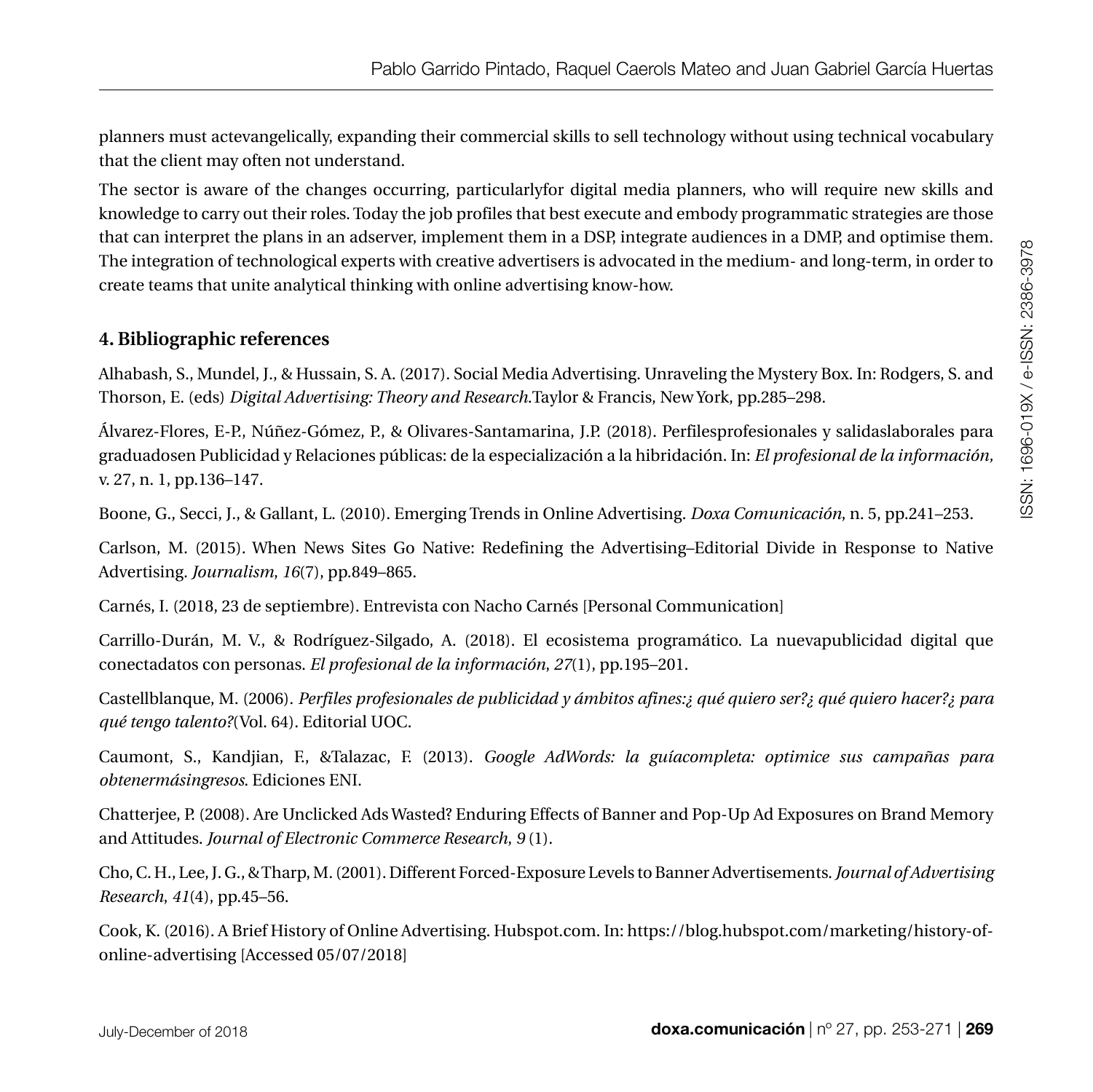Corredor, P. (2011). En clave digital: nuevosprofesionalesenpublicidad. *Telos: Cuadernos de comunicación e innovación*, n. 87, pp.97–100.

Correyero Ruiz, B., & Baladrón Pazos, A. (2008). Las revistas profesionales especializadas en publicidad en España: resultados de un estudio Delphi. *Doxa Comunicación*, *7*.

Cristóbal, A. (2018, 4 September). Interview withÁlvaro Cristóbal [email]

Del Pino, A. , Castelló, A. , Ramos, I. (2013): *La comunicación en cambio constante*. Fragua, Madrid.

Del Río, D. (2013). *Diccionario-glosario de metodología de la investigación social*. Editorial UNED, Madrid.

Diao, F., & Sundar, S. S. (2004). Orienting Response and Memory for Web Advertisements: Exploring Effects of Pop-Up Window And Animation. *Communication Research*, *31*(5), pp.537–567.

Edwards, S. M., Li, H., & Lee, J. H. (2002). Forced Exposure and Psychological Reactance: Antecedents and Consequences of the Perceived Intrusiveness of Pop-Up Ads. *Journal of Advertising*, *31*(3), pp.83–95.

Garrido, P., Fernández-Fernández, P., &Baños-González, M. (2014). Estrategias ante la nuevasituacióntecnológica y económica del sector publicitarioespañol. *RevistaMediterránea de Comunicación*, v. 5, n. 2.

Jansen, B. J., & Mullen, T. (2008). Sponsored Search: An Overview of the Concept, History, and Technology. *International Journal of Electronic Business*, *6*(2), pp.114–131.

Maceiras, A. (2018) "No sin brand safe". Bmind Website. En: <https://www.bmind.es/es/no-sin-brand-safe/> [Reviewed 27/10/2018]

Madinaveitia, E. (2018) [Bit Audiovisual]. (2018, June 12). Jornadas Bit Audiovisual 2018. Publicidad programática. [Video file] Retrieve[dhttps://youtu.be/acfQYAfuBVc](https://youtu.be/acfQYAfuBVc)

Malthouse, E. C., Maslowska, E., & Franks, J. U. (2018). Understanding programmatic TV advertising. International Journal of Advertising, 1-16.

Martín-Guart, R. F., & Fernández Cavia, J. (2014). La publicidad y la agencia de medios frente al cambio en el ecosistema mediático. *Cuadernos.info*, (34), pp.13–25.

Medoff, N. J., & Kaye, B. (2016). *Electronic Media: Then, Now, and Later*. Taylor & Francis, New York.

King, B. (2012) *Bank 3.0: Why Banking Is No Longer Somewhere You Go But Something You Do*. John Wiley & Sons, Singapore.

IAB (2004). *Glosario de Términos IAB Spain* (Part One). Retrieved fro[mhttps://goo.gl/Q5ciWA](https://goo.gl/Q5ciWA)

IAB (2004). Glosario de Términos IAB Spain (Part Two). Retrieved from<https://goo.gl/tk4uZC>

IAB (2014). *Libro Blanco de Compra Programática*. Retrieved fro[mhttps://goo.gl/j9fd67](https://goo.gl/j9fd67)